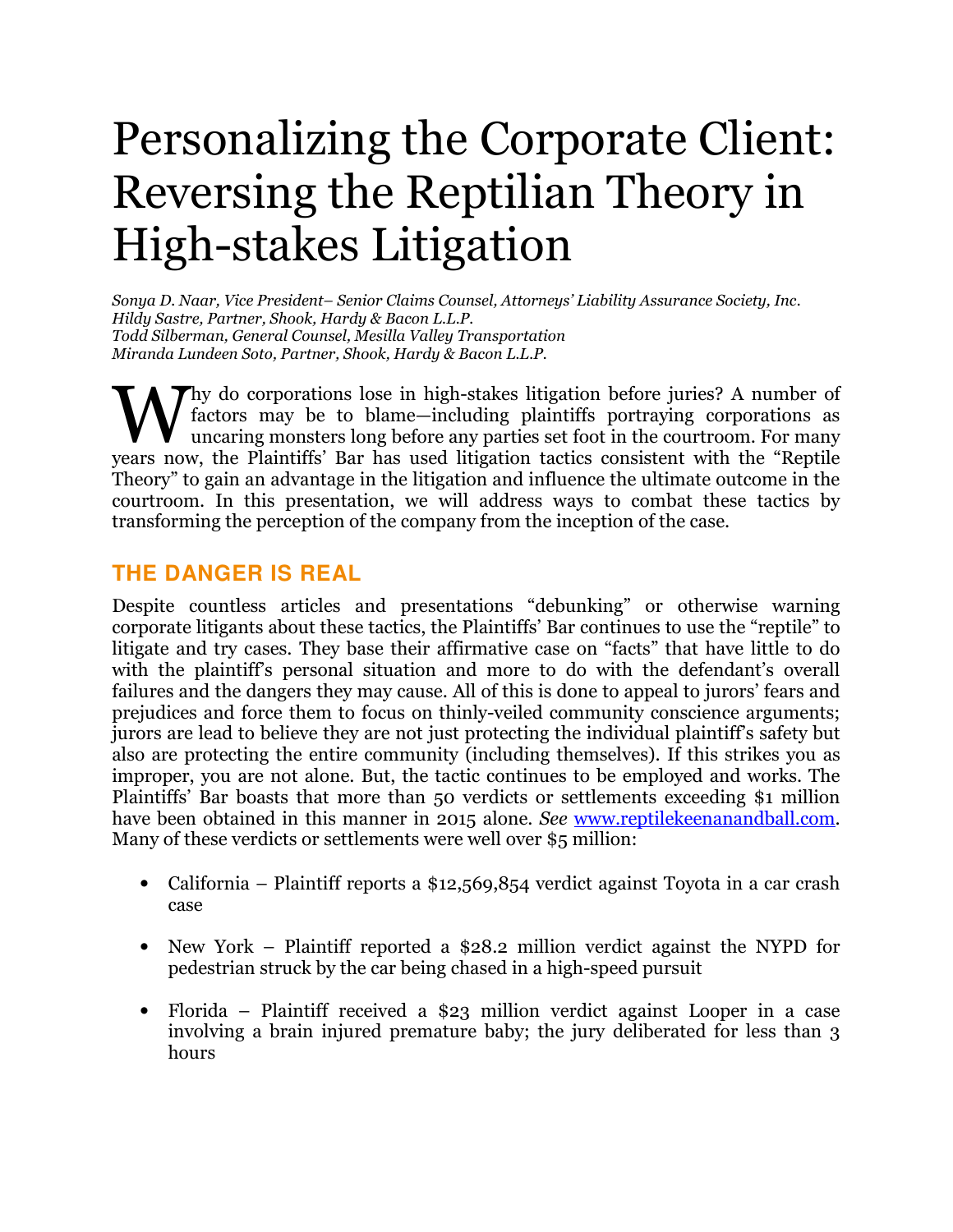These results paint an alarming picture. Plaintiffs are portraying companies as uncaring monsters and are appealing to jurors' emotions and fears to command increasingly high verdicts or to push companies to unfavorable settlements.

# **AN OVERVIEW OF THE REPTILE THEORY**

The reptile theory emerged in a book entitled Reptile: The 2009 Manual of the Plaintiff's Revolution, written by Don Keenan (an attorney) and David Ball (a jury consultant).

### What is it, generally?

In a nutshell, the "reptile" strategy is a round-about way to violate the "Golden Rule" and put the jurors in the plaintiff's shoes.<sup>1</sup> The strategy starts at the inception of the case and uses concepts like codes, harms and losses, and safety rules to influence the outcome of the trial. The theory is designed to instill a sense of "danger" in the jurors' minds to suggest that unless they render a large verdict against the defendant, they are doing a disservice to the community and needlessly endangering the public as a whole themselves included.

Executed properly, the "reptile" strategy tears the defendant down when it matters the most—in front of the jury. The ultimate goal is simple: convince a jury that it should punish the defendant and render a verdict above and beyond the actual damages because that is the safest decision for the jurors themselves and for the greater good of the community.

The "reptile" strategy is premised on three simple concepts:

- 1) Establish in the jurors' minds that there is a danger to the community and the defendant caused it;
- 2) Empower the jurors to fight for the community's safety by rendering a verdict to eliminate or reduce the dangerous situation or conduct created by the defendant; and
- 3) Frame the case and facts to focus on the defendant's behavior, making it appear the defendant consciously decided to violate a safety rule designed to protect the community and is unwilling to accept responsibility for the dangerous situation it caused or created.

Ball and Keenan believe that instilling a sense of danger in the jurors' minds will cause them to use their "reptile brains" to protect themselves from harm. The pseudoscience underlying this theory has largely been debunked. But, when executed properly, the tactics are still very persuasive (even if condescending). The efficacy is enhanced when defendants fall victim to plaintiffs' traps.

 $\overline{a}$ 1 Ball and Keenan adamantly deny this. But, their denials are in stark contrast to the scripts provided in their book that do just that.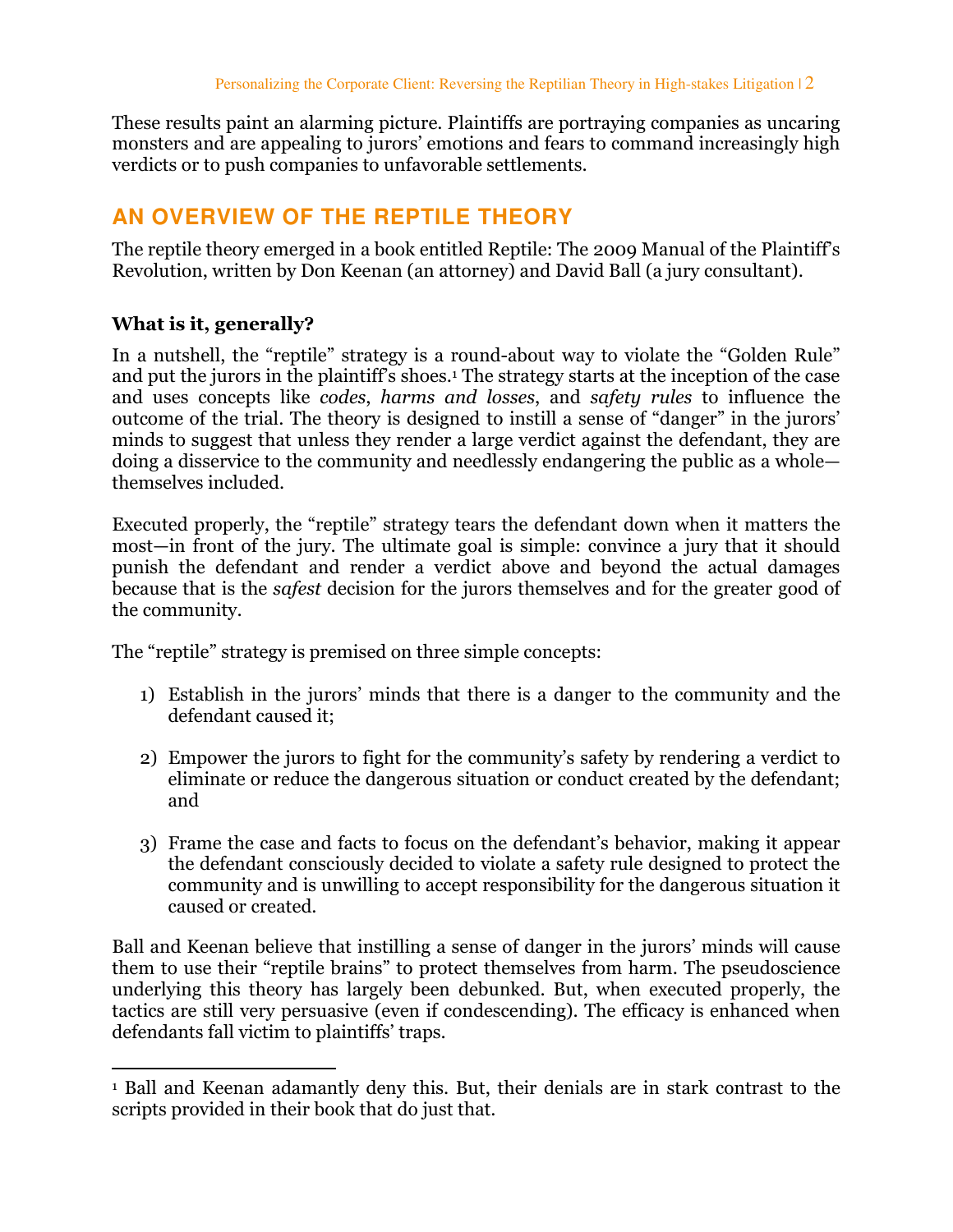## How does this play out?

The tactics begin early in the case—typically during discovery. At depositions, plaintiff's counsel will ask questions designed to pin the company down on broad, generalized "safety rules" that are only hypothetically applicable to the case. These "safety rules" share certain characteristics: (a) they prevent danger; (b) they protect people in a wide variety of situations, many of which are unrelated to the case; (c) they are framed in plain English and in a manner that would make the defendant seem stupid, careless, or dishonest unless it agrees; and (d) they seem, on their surface, practical and easy for the defendant to have followed. A few examples may be helpful.

- A reasonably prudent person would never needlessly endanger the public.
- Safety is a top priority for the company.
- Dangerous conduct or behavior is never appropriate.
- The defendant always follows the safety laws and regulations.

Once the plaintiff gets a company to commit to an unqualified statement of the general safety rule, it is only a matter of time before the company essentially admits liability. At a deposition, you can imagine the following line of questioning:

- Q: Truck drivers must be trained to drive their rigs in order to protect all people in the community, correct? A: Correct.
- Q: The company trains all of its truck drivers in order to protect all people in the community, correct? A: Correct.
- Q: The company has a strict policy of requiring every driver to complete every required safety training in order to protect all people in the community, correct? A: Yes.
- Q: Because the protection of all people in the community is so important, the company would never let an untrained driver operate a semi on a highway, correct? A: I think that's right.
- Q: But, the driver in our case never completed [some particular] safety training, did she? A: Um . . .

It is very difficult to clean up the last question. The damage is done. Now the plaintiff will use this line of questioning at mediation to attempt to extract a huge settlement. And, the defendant knows that if the case goes to trial, the witness will be unable to offer contradictory testimony or an explanation for his or her answer.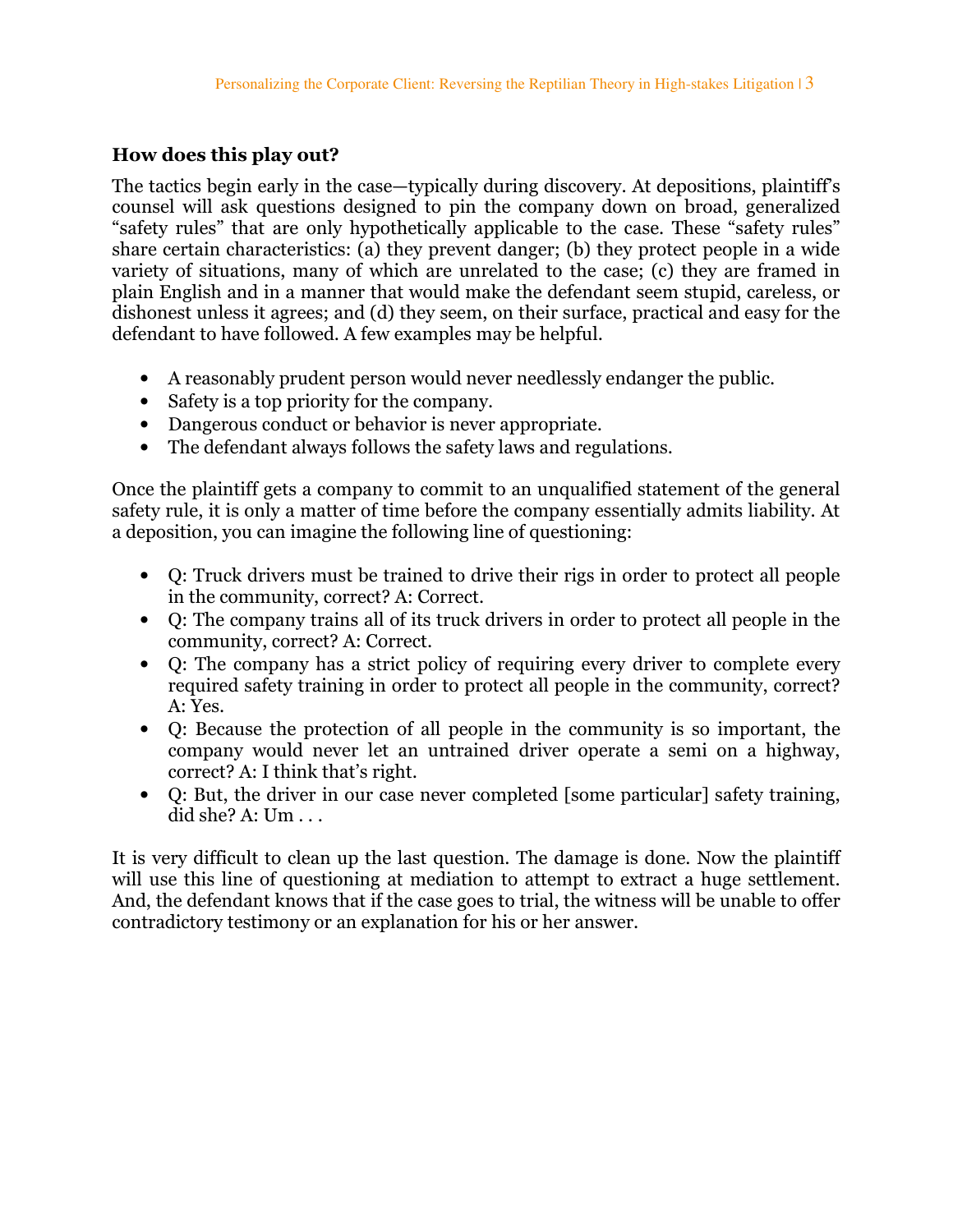# **COMBATTING REPTILE TACTICS**

Effectively combatting reptile tactics involves the three Ps: Preparation, Presentation, and Preservation.

#### Preparation

One way to mitigate the risk that a plaintiff will engage in "reptile" tactics or otherwise use the low public perception of big companies against your company in a lawsuit is to carefully manage the brand and public image before a dispute arises. For example, you can:

- $\Box$  Use positive, community service based advertisement campaigns to bring awareness to the public of the "good deeds" in which the company is engaged and that it promotes on a regular basis.
- $\Box$  Develop a company mission statement, values statement, or motto that highlights commitment to good citizenship and corporate responsibility.
- $\Box$  Humanize the company. Companies are made up of people, families, colleagues, and friends. Companies are active participants in their communities.

Once the dispute is underway, preparation continues to be a major key to success. This is particularly true with corporate representative depositions. Not only is it important to carefully choose the right corporate representative, that person must also be thoroughly prepared not just on the substance about which he or she will be asked but the tactics plaintiff's counsel will employ. Companies should consider designating one or two witnesses to testify in any case involving common safety or policy questions. If this is done well in advance, there will be plenty of time to ensure that the witness can give credible testimony and will appear likeable and trustworthy to a jury. It also allows the witness to become thoroughly familiar with the issues and potential traps that lie ahead.

It is also important to give your corporate representative the tools she or he will need to effectively combat plaintiffs' tactics.

- $\Box$  Many of the deposition questions may elevate form over substance. Remember that questions that seem innocuous (e.g., "Is safety always the company's number one priority?") may be a set up to make the deponent look bad later
- $\Box$  Recognize and avoid the global safety question. It does not need to be answered "yes" or "no."
- $\Box$  Put answers in context by using alternatives such as: generally; in many cases, but not all; it depends on the particular facts; safety is certainly one of our priorities, but I would need more facts to answer your question.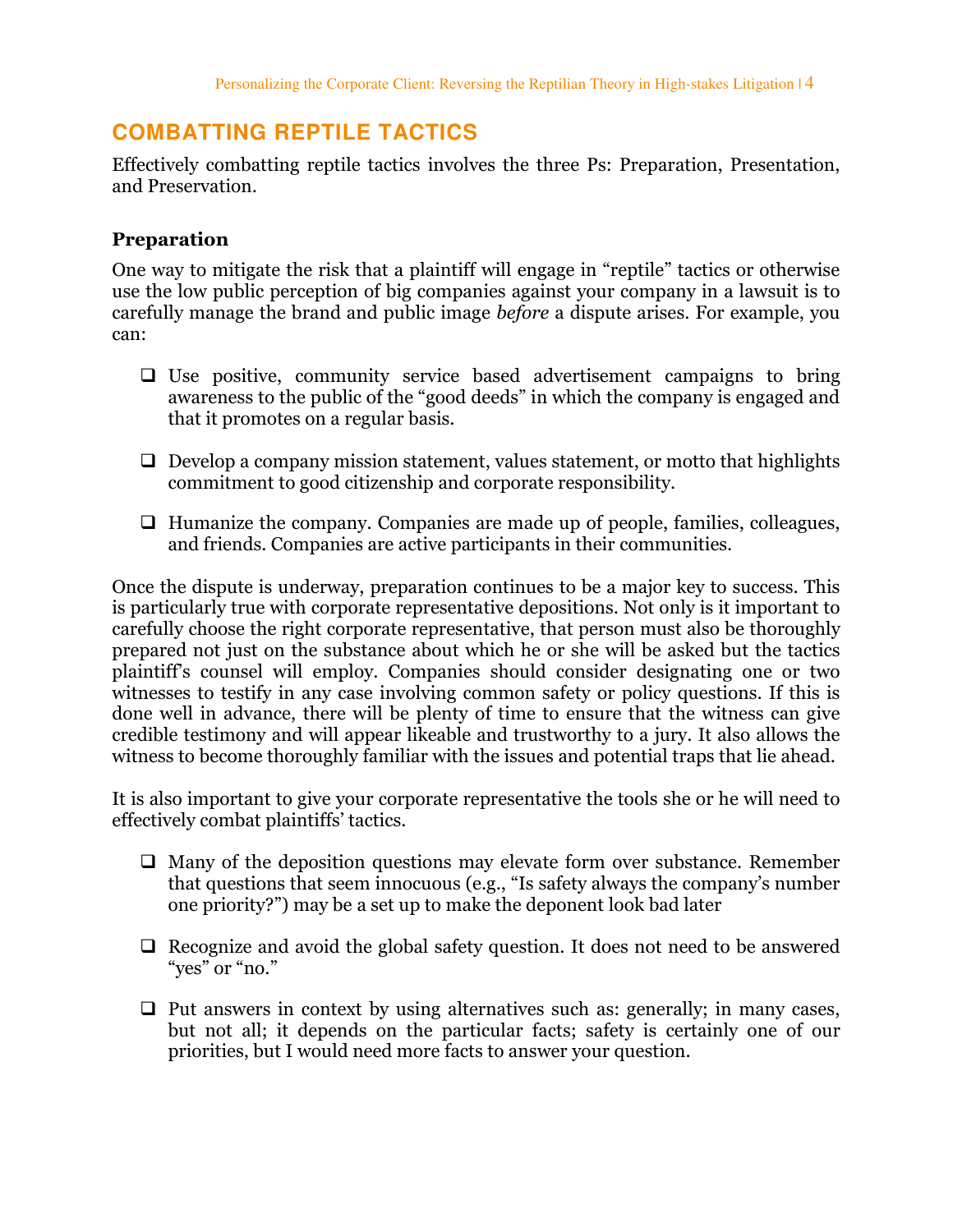- $\Box$  Ignore the emotional and personal attacks intended to make the witness respond in such a way so as to obtain the questioner's approval. Teach witnesses that such attacks are unfounded and not personal, and that plaintiff's counsel will never agree with the company's position so do not look for approval.
- $\Box$  Remind witnesses that violations of a rule or policy do not necessarily mean that the company is liable for damage or otherwise breached the standard of care. Use state jury instructions to assist in preparation.
- $\Box$  Hire a witness coach who can help the witness recognize global safety or danger questions, break the habit of agreeing with those questions, without reservation, and be comfortable they are not betraying their professional identity and training by offering qualified or alternative answers.
- $\Box$  Use the company's mission statement, vision statement, or motto as a theme. For example, Apple used the motto "Think Different" for many years. If the deponent keeps that motto in mind, she will remember (and testify) that Apple has approached problems from different perspectives and so just because something works at one company does not mean Apple would take the same approach. This type of motto therefore can help the deponent avoid generalized, vague questions about what an esoteric company ought to do.

Be on the lookout for reptilian tactics during written discovery as well. Document requests that concentrate heavily on seeking every policy, rule, procedure and standard suggest that plaintiff's counsel is preparing a reptile deposition or trial presentation. Similarly, requests to admit concerning the importance of safety standards or industry norms should be carefully answered with appropriate qualifiers.

In particularly high-stakes litigation (or if similar issues are likely to arise again), consider mock trials or jury exercises. These can be great ways to gauge reactions to arguments and lines of questioning, and test the effectiveness of different responses to reptilian tactics.

## Presentation

 $\overline{a}$ 

The depositions are over and the trial is about to begin. Now what? Before the jury even steps foot into the courtroom, consider using motions in limine to combat plaintiff's reptilian tactics. Recently, some courts have been granting these types of motions in limine—particularly if you can show the obvious link between the reptile approach and violations of the Golden Rule.2 It is important to know the law in your jurisdiction as to

<sup>2</sup> See e.g., Pracht v. Saga Freight Logistics, LLC, No. 3:13-CV-529-RJC-DCK, 2015 WL 6622877, at \*1 (W.D.N.C. Oct. 30, 2015) (granting Defendants' motion to prohibit any Golden Rule argument and/or Reptile Theory questions); Turner v. Salem, No. 3:14-CV-289-DCK, 2016 WL 4083225, at \*2 (W.D.N.C. July 29, 2016) (granting in part and deferring in part Defendant's motion to prohibit Golden Rule argument and Reptile Theory questions and argument).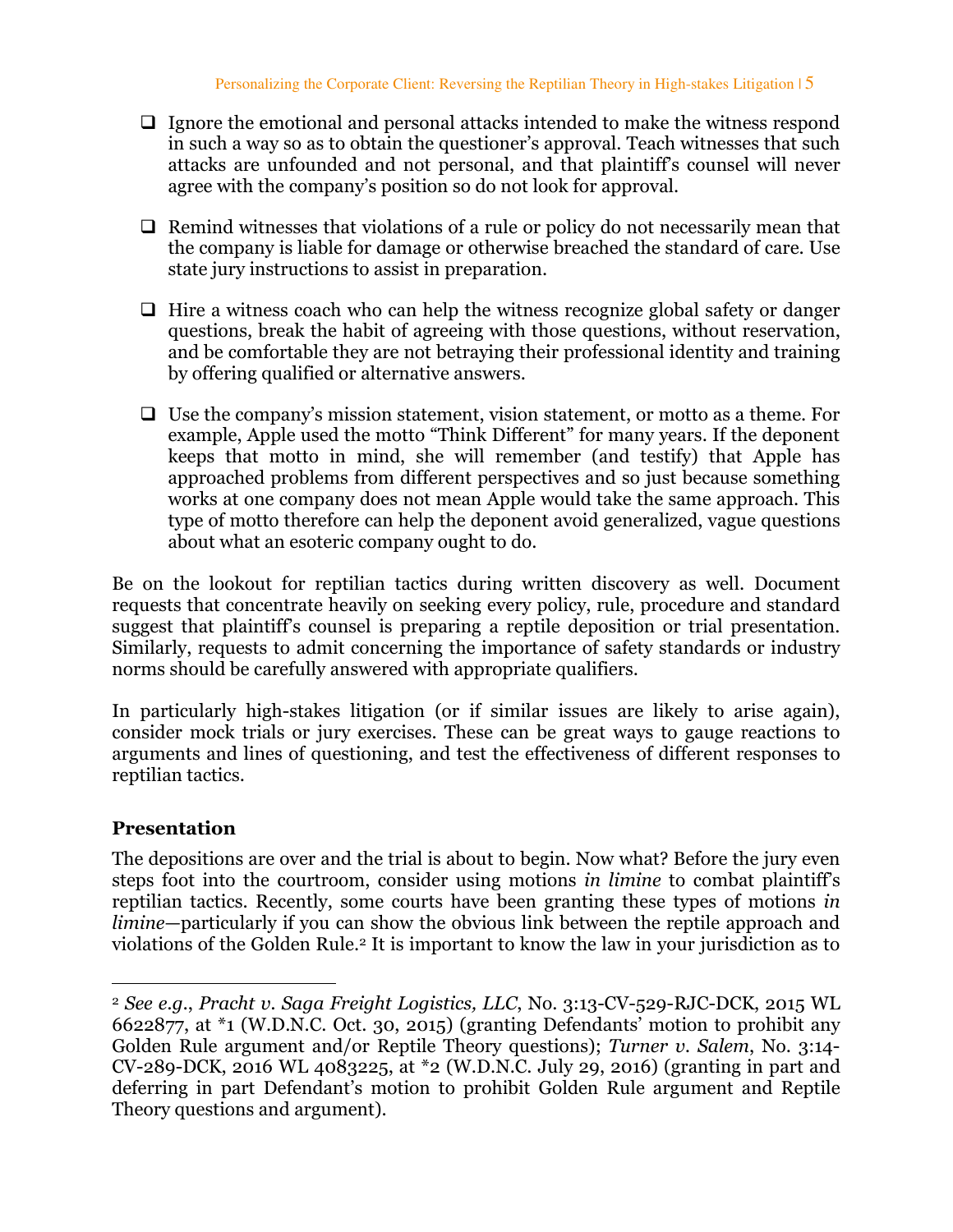what constitutes improper Golden Rule argument because jurisdictions differ. Even if the court does not grant the motion, it will now be primed to recognize the reptilian arguments as they are made and will be more receptive to stopping them in their tracks.

For example, in Hensley v. Methodist Healthcare Hospitals, No. 13-2436-STA-CGC, 2015 WL 5076982, at\*4–5 (W.D. Tenn. Aug. 27, 2015), the court denied a motion in limine seeking to preclude plaintiff from offering testimony or evidence concerning violations of safety rules or any other "scare tactics" in order to establish the standard of care. The court explained that the motion was denied because the defendant did not identify the specific evidence to be excluded. Even though the motion was denied, the court noted that it would "be cognizant of appeals to the juror's prejudice, and any attempt by either party to appeal to the prejudice or sympathy of the jury will not be condoned."

When it is time for trial to start, the first step is voir dire. During voir dire, the plaintiff may ask questions from the Reptile script, such as:

- "Who here feels that doctors should always put safety as their top priority?"
- "Doesn't the community deserve that?"

Traditional wisdom would suggest the defendant should then ask questions about whether the jury will be able to consider only the facts of the case and the law as instructed by the judge. But, these generalized questions are not enough to combat the seed plaintiff's improper questions planted in the jurors' minds. Instead, flip the script and suggest to jurors that there are other powerful principles (like responsibility or fairness) at stake: "Who here feels that a doctor's real top priority needs to be to treat every patient as a unique individual?" Voir dire is the time defendants can determine whether jurors will be able to accept alternate theories of the case. By reframing the issues, defendants can plant a seed that broad-stroke rules are not enough when the jury is charged with deciding an individual case based on the specific facts, science, and evidence being presented.

Once the jury is seated, the plaintiff will make an opening statement that (if counsel follows the reptile theory faithfully) will be filled with improper argument about general principals of safety and responsibility. Defense counsel should object to these statements, but should resist the urge to deny them one-by-one in their own opening statement. Instead, use the first few minutes of the opening statement to jump to the alternate theory of the case. Spoil the ending. Put the issue in front of the jury as soon as possible. That way the jury can understand the opening statement through the defense lens rather than focusing on how different the story is from the version the plaintiff just told.

For example, after the plaintiff's attorney has spent an hour (or more) harping on how a defendant has failed to live up to some broad-stroke safety rule, a knee-jerk response may be to deny the allegations. But doing that just re-emphasizes plaintiff's arguments. Instead, if the defense strategy is to point to another party's fault, explain that immediately. Let the jury hear the defense theory about who is liable. Explain why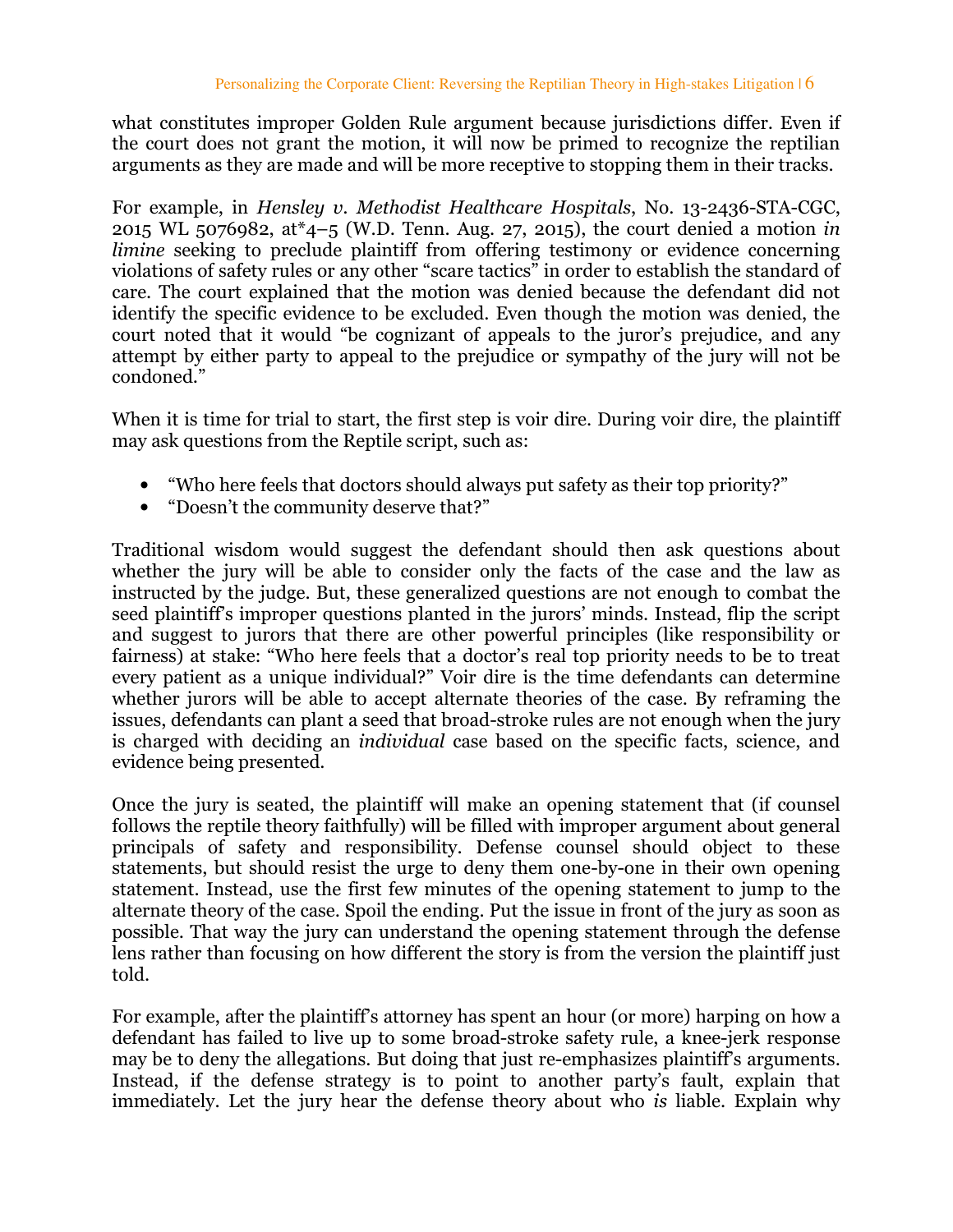generalized safety rules are irrelevant to the inquiry. Then the jury can start to understand the defendant's version of the facts in a way that supports the alternate theory of liability and the appropriate standard of care.

During the presentation of evidence, witnesses should be properly prepared to avoid trick questions that are set-ups for the reptile approach. One key to this is to remind them that plaintiff's attorneys will try to lull the witness into a hasty answer by asking a series of innocuous questions to build a cadence. When the witness is in the habit of quickly answering these questions, then comes the whammy. But, the plaintiff's lawyer won't stop there. If there is any pause in the witnesses' answers, the lawyer will suggest that the witness is stupid or confused because the question should not require a lot of thought. This can be humiliating to the witness. Remind witnesses that this is all part of the act. If they need to take a brief moment to understand the question before answering, that is fine.

Demonstratives can also help mitigate the risk of reptile tactics. They can remind the jury of alternative liability theories. For example, a demonstrative left visible during a witness's testimony that summarizes facts showing the plaintiff was actually at fault for the alleged injury (or that it was caused by another accident) will focus the jury on the defense theory. Demonstratives also can help to demystify products, processes, and places that plaintiffs will try to present as "dangerous." These can be a great way to show the jury that the plaintiff is making safety arguments that just have no basis.

Now it's time for closing arguments. This is the defendant's last opportunity to expose the plaintiff's tactics for what they are. Let the jury know that the plaintiff has been trying to trick them based on an unfounded fear that something horrible will happen to somebody other than the plaintiff. But, this jury is too smart for that. The facts of this case dictate a verdict for the defense.

## Preservation

The third prong to combatting reptile tactics is to make objections and preserve errors. And there will be many. The reptile theory is nothing but a golden rule or community conscience violation in sheep's clothing. Object when plaintiff tries to argue to the jury during voir dire. Object to argument during the opening statement. Object when hypothetical umbrella safety questions are asked. Object during closing when the plaintiff's attorney uses a line right out of the Reptile script and violates the golden rule or asks the jury to act as the community conscience.

Every Defendant should be afforded the right to due process under the law and not arbitrarily punished for reptilian strategies implemented by the Plaintiffs' Bar. There is well-established case law that prevents using punitive damage awards for the purposes of punishing a Defendant for the harms of others. See Philip Morris USA v. Williams, 549 U.S. 346 (2007); State Farm Mut. Auto. Ins. Co. v. Campbell, 538 U.S. 408 (2003). Despite this law, a jury still may fall victim to savvy Plaintiff's attorneys who elicit sympathy, provoke a false sense of danger and fear, and supply the panel with a healthy dose of righteous indignation.